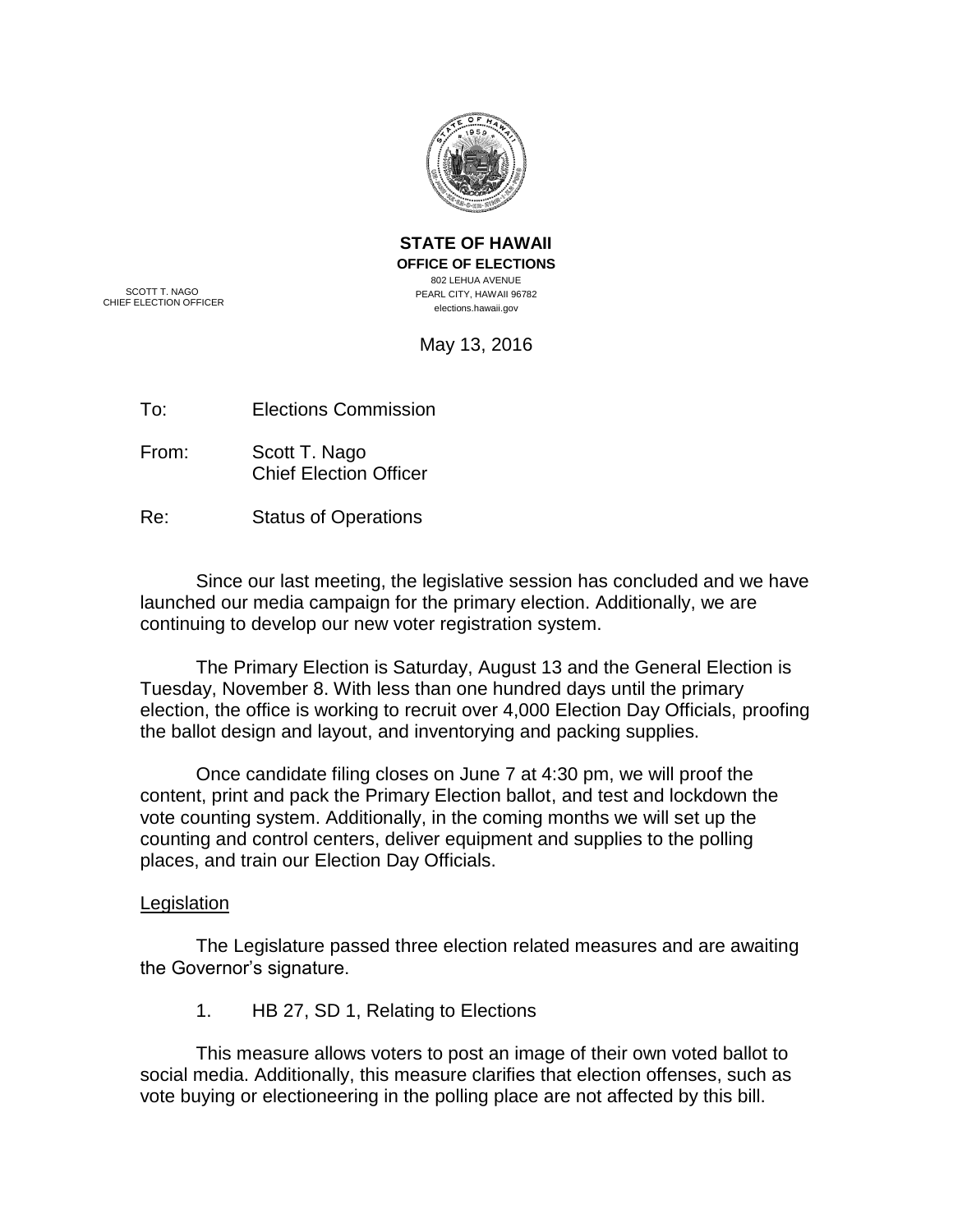Elections Commission May 13, 2016 Page 2

## 2. HB 1055, HD 2, SD 1, Relating to Elections

This measure replaces the requirement for applicants to provide their nine-digit Social Security Number, and instead provide their driver's license number or state identification number when registering to vote. If an applicant has neither, the applicant will be required to provide the last four digits of their Social Security Number. This bill will take effect on January 1, 2018.

#### 3. HB 1654, HD 1, Relating to Absentee Elections

Along with making some housekeeping changes to our laws regarding absentee ballots, this bill authorizes voters within five days of an election to request and return a ballot by electronic transmission, if the voter would otherwise not be able to return their ballot by the close of polls.

Additionally, the Senate adopted a resolution requesting the Office of Elections to provide a status update on the implementation of Hawaii's new voter registration system.

### **Statewide Voter Registration System**

We are implementing a new voter registration system, TotalVote. The online voter registration tool was launched on August 3, 2015, in conjunction with the mandate of Act 225, SLH 2012. All voters utilizing the online voter registration system are registering for the first time or updating their current registration within TotalVote. Since the launch, there have been over 20,000 transactions, while paper applications continue to be entered into the City's mainframe voter registration system. The utilization of both systems this election cycle requires that the systems share voter registration data.

We generally refer to the sharing of data between the two systems as "running in parallel." However, it is important to note that the sharing of the data between these two systems does not technically constitute running in parallel. Specifically, when running two systems in parallel, both systems should have the same information in real-time, the same capture mechanisms and capabilities, and in the event of one system failure, the other system should take over with minimal or little down-time to users.

In our case, we are running two systems that both capture voter registration information and reconcile that information once a week through a batch process. Additionally, the methods of collecting data are different in both systems – the City mainframe Statewide Voter Registration System (City SVRS) captures paper applications, while the TotalVote Online Voter Registration System (OLVR) captures online applications. If the OLVR were to go down, then no one will be able to register online, violating the true definition of running in parallel as we will not be able to provide the same functionality. However, if the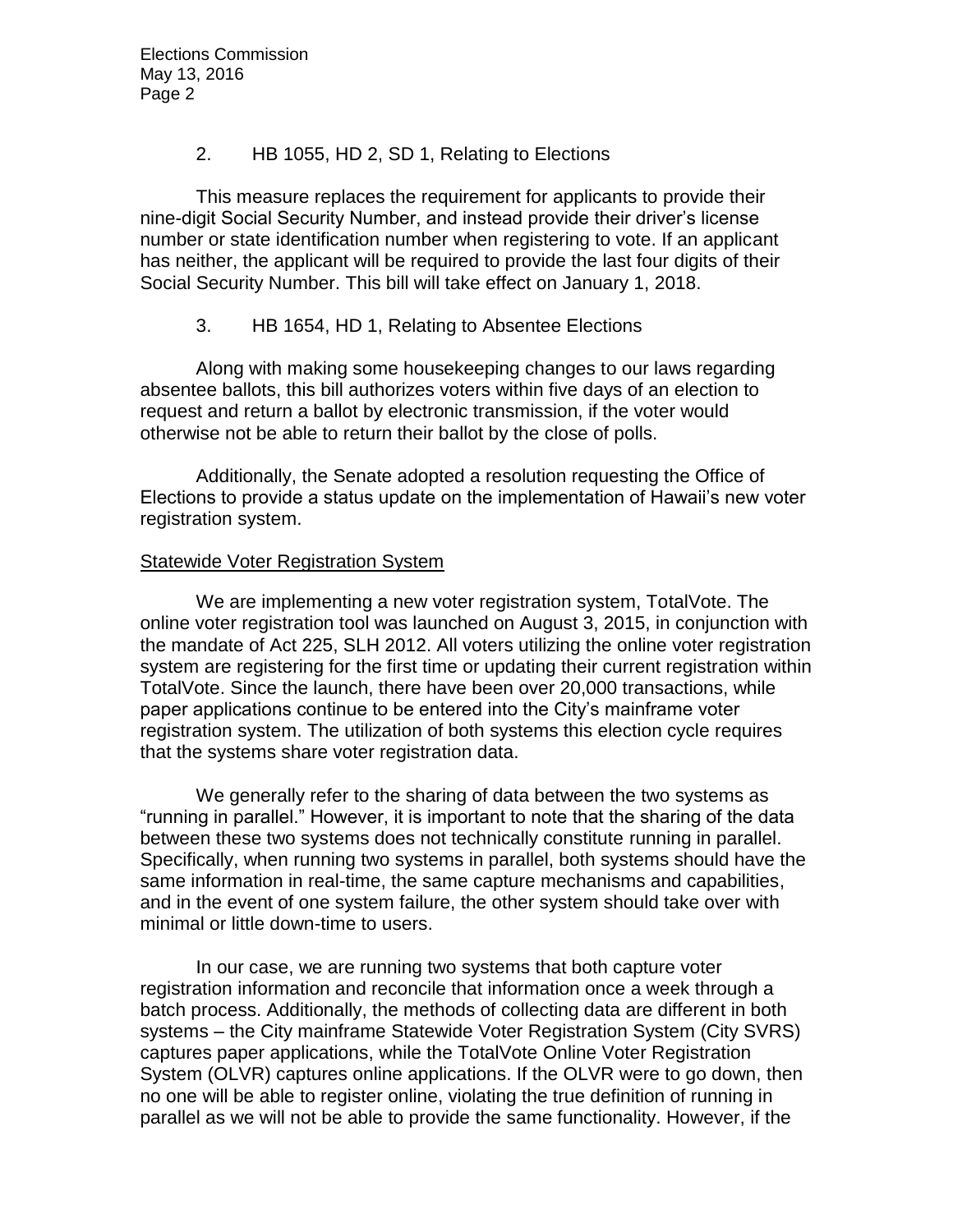Elections Commission May 13, 2016 Page 3

City SVRS were to go down, then we could still capture the voter information on paper forms and manually enter them into TotalVote.

In 2015, the counties and the state agreed to operate TotalVote with the City's mainframe system in this manner for this election cycle to allow us to directly engage in activities and tasks in the new system under real election conditions. This agreement was based on the premise that the City's mainframe system could easily share data with another system. The alternative was to test TotalVote sufficiently in advance of the 2016 Elections to get us comfortable and confident operating the new system.

A significant amount of resources has been expended by all entities to attempt to allow the two databases to communicate in near real-time. However, while TotalVote transmits information regarding OLVR applications to the City via a webservice, which is nearly real-time, the City Department of Information Technology (City DIT) was unable to develop a similar webservice to transmit its data to TotalVote in nearly real-time. Instead, they were only able offer batch updating.

As such, TotalVote transmits online voter registration applications to the City SVRS, while City SVRS transmits paper application information to the TotalVote once a week. As we get closer to the election, we have had discussions with the City Clerk's Office to increase the frequency of the batch updating, and it appears it operationally can be upgraded to twice a week.

This lag between the systems makes it more difficult to use them in the manner originally intended, but ultimately still possible. Specifically, in order to truly know the universe of registered voters at any given time, election officials must utilize both systems, as opposed to simply relying on the contents of one system (i.e., the City SVRS will contain recent paper registrations that have not been sent to the new system given the timing of the batch updates, and the new system may have online voter registrations that the City SVRS has not yet been able to process.)

Given our collective goal to successfully conduct the 2016 Elections, the counties and state, along with City DIT and the TotalVote vendor, BPro, have been focused on ensuring the systems remain in sync to the extent possible.

In the meantime, the framework of TotalVote, including data entry procedures, and overall functionality are in place for users to test. The vendor has provided a sandbox site, separate and apart from the live voter registration database, to test functionality such as entering voter registration records, receiving mail ballots, and creating poll books. Additionally, the counties have indicated that they are utilizing various components of TotalVote as they feel appropriate.